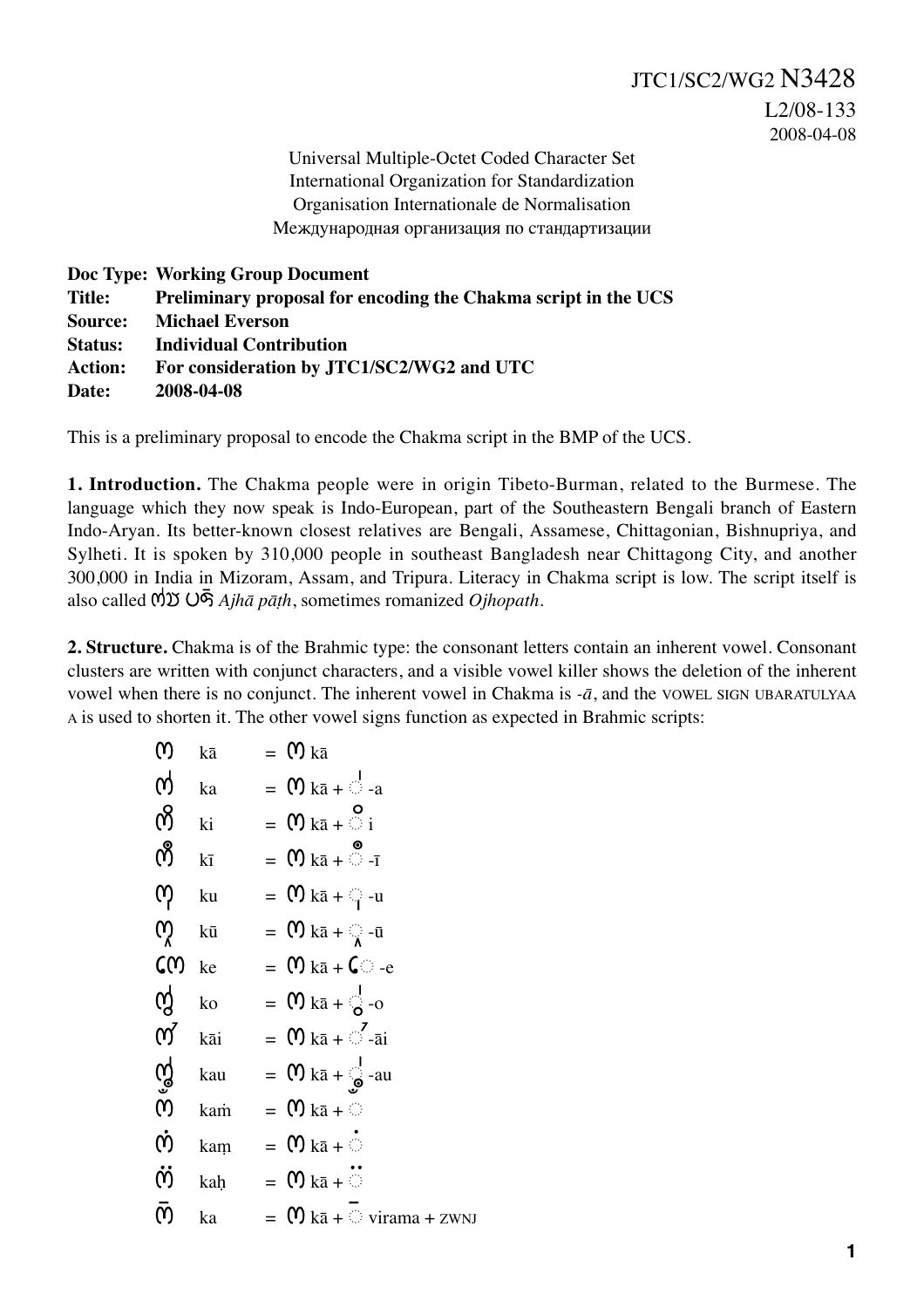One of the interesting features of Chakma writing is that CAANAPHUPUDAA (*candrabindu*) can be used together with EKAPHUDAA (*anusvara*) and DVIPUDAA (*visarga*):

| ູ້<br>ນ້ | ahm | $= \mathfrak{D} \bar{a} + \mathbb{O} h + \mathbb{O} \bar{m}$ |
|----------|-----|--------------------------------------------------------------|
| ຶ່ງງັ່   | amm | $= \mathfrak{D} \bar{a} + \mathbb{O} m + \mathbb{O} \bar{m}$ |
| ۊ        | umm | $=$ 2 u + $\odot$ m + $\odot$ m                              |
| ω        |     | mum = $\omega$ ma + $\omega$ u + $\omega$ m                  |

**3. Conjunct consonants.** The most frequently-occuring ligatures are subjoined wa, ya, ra, la, and na. These may occur with any consonant, though there is some :

wa:  $X + \overline{S}$  virama +  $\overline{O}$  wā:

 $(2)$  - ya:  $X + \overline{S}$  virama +  $\omega$  yā: - - - ra:  $X + \overline{S}$  virama +  $\mathbf{0}$  rā: - -  $0.003 \oplus 0.066 - 0.066 \oplus 0.066 \oplus 0.0660 \oplus 0.0660$ la:  $X + \overline{O}$  virama +  $\Omega$  lā:  $\mathcal{R}_0$   $\mathcal{R}_1$   $\mathcal{R}_2$   $\mathcal{R}_3$   $\mathcal{R}_4$   $\mathcal{R}_5$   $\mathcal{R}_6$   $\mathcal{R}_7$   $\mathcal{R}_8$   $\mathcal{R}_7$   $\mathcal{R}_8$   $\mathcal{R}_9$   $\mathcal{R}_9$   $\mathcal{R}_9$   $\mathcal{R}_9$   $\mathcal{R}_9$   $\mathcal{R}_9$   $\mathcal{R}_9$   $\mathcal{R}_9$   $\mathcal{R}_9$   $\mathcal{R}_9$   $\mathcal{R}_9$  - na:  $X + \circ \text{virama} + \partial \theta$  nā:  $\cos \alpha_0$   $\cos \alpha_0$   $\cos \alpha_0$   $\cos \alpha_0$   $\cos \alpha_0$   $\cos \alpha_0$   $\cos \alpha_0$   $\cos \alpha_0$   $\cos \alpha_0$  $\omega_{\rm ac}$   $\omega_{\rm ac}$   $\omega_{\rm ac}$   $\omega_{\rm ac}$  and  $\omega_{\rm ac}$   $\omega_{\rm ac}$   $\omega_{\rm ac}$   $\omega_{\rm ac}$   $\omega_{\rm ac}$   $\omega_{\rm ac}$   $\omega_{\rm ac}$   $\omega_{\rm ac}$   $\omega_{\rm ac}$   $\omega_{\rm ac}$   $\omega_{\rm ac}$   $\omega_{\rm ac}$   $\omega_{\rm ac}$   $\omega_{\rm ac}$   $\omega_{\rm ac}$   $\omega_{\rm ac}$   $\omega_{\rm ac}$   $\omega_{\rm ac$ 

A fairly large number of other conjuncts is formed.

| $\begin{array}{ll}\n \mathbf{M} & k\overline{a} \\  \mathbf{M} & \mathbf{M} \n \end{array}$ \n       | =                                                                                                    | $\mathbf{M} \times \overline{a} + \overline{b} \times \overline{b} \times \overline{b}$              | $\mathbf{M} \times \overline{a}$                                                                     |                                                                                                      |                                                                                                      |                                                                                                      |
|------------------------------------------------------------------------------------------------------|------------------------------------------------------------------------------------------------------|------------------------------------------------------------------------------------------------------|------------------------------------------------------------------------------------------------------|------------------------------------------------------------------------------------------------------|------------------------------------------------------------------------------------------------------|------------------------------------------------------------------------------------------------------|
| $\mathbf{M} \times \overline{a} = \mathbf{M} \times \overline{a} + \overline{b} \times \overline{b}$ | $\mathbf{M} \times \overline{a} = \mathbf{M} \times \overline{a} + \overline{b} \times \overline{b}$ | $\mathbf{M} \times \overline{a} = \mathbf{M} \times \overline{a} + \overline{b} \times \overline{b}$ | $\mathbf{M} \times \overline{a} = \mathbf{M} \times \overline{a} + \overline{b} \times \overline{b}$ | $\mathbf{M} \times \overline{a} = \mathbf{M} \times \overline{a} + \overline{b} \times \overline{b}$ | $\mathbf{M} \times \overline{a} = \mathbf{M} \times \overline{a} + \overline{b} \times \overline{b}$ | $\mathbf{M} \times \overline{a} = \mathbf{M} \times \overline{a} + \overline{b} \times \overline{b}$ |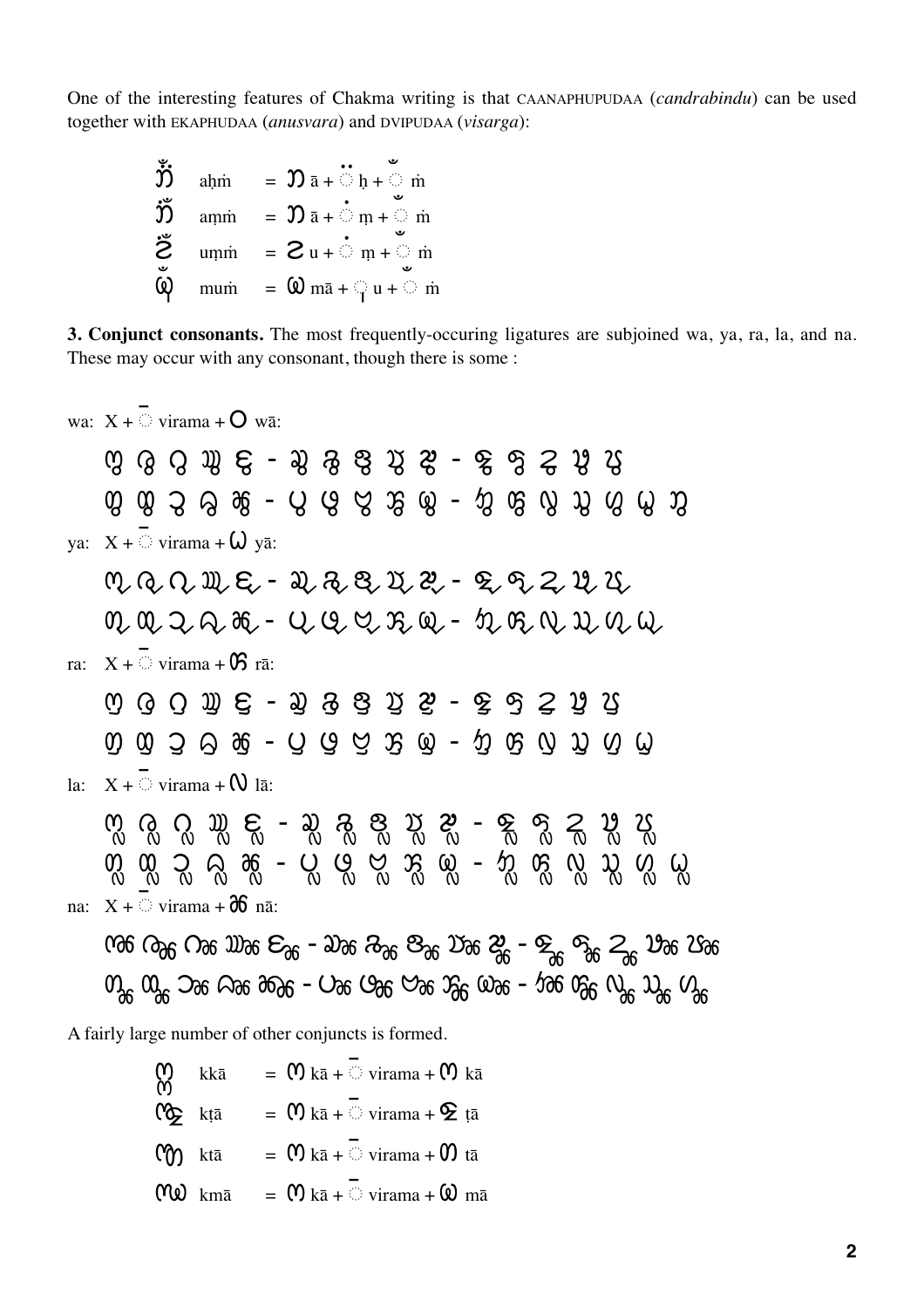| $\omega$ kcā                                                |                     | $=$ (0) kā + virama + $\mathfrak{D}$ cā                                                        |
|-------------------------------------------------------------|---------------------|------------------------------------------------------------------------------------------------|
| $\epsilon$ ng nikā                                          |                     | $=$ $\epsilon$ nā + $\circ$ virama + $\alpha$ kā                                               |
| $\epsilon$ igā                                              |                     | $=$ $\epsilon$ nā + $\circ$ virama + $\Omega$ gā                                               |
| ಖ್ಯ                                                         | ccā                 | $=$ $\mathfrak{D}$ cā + $\circ$ virama + $\mathfrak{D}$ cā                                     |
| $\mathfrak{W}$ ccha                                         |                     | $\mathfrak{D}$ cā + $\odot$ virama + $\mathfrak{D}$ chā                                        |
| $\mathcal{Z}_{\mathfrak{D}}^{\mathfrak{p}}$ n <sup>ca</sup> |                     | $= 2^{\delta}$ ñā + virama + $\mathfrak{D}$ cā                                                 |
| 2 <sub>8</sub> ñjā                                          |                     | $=$ $2^{\circ}$ ñā + $\circ$ virama + $8$ jā                                                   |
| ಬ್ಸೆ                                                        | ñjhā                | $=$ 2 $\tilde{n}$ $\tilde{n}$ + $\heartsuit$ virama + $\mathfrak V$ jha                        |
| ర్మ                                                         | țțā                 | $=$ $\mathbf{\mathbf{\Sigma}}$ tā + $\circlearrowright$ virama + $\mathbf{\mathbf{\Sigma}}$ tā |
| <u>က္က</u>                                                  | ttā                 | $\mathbf{0}$ tā + $\odot$ virama + $\mathbf{0}$ tā                                             |
| Ne                                                          | tmā                 | $\mathbf{0}$ tā + $\odot$ virama + $\mathbf{\Omega}$ mā                                        |
| $\sigma_{\rm{CD}}$ ttha                                     |                     | $=$ 0 tā + $\circ$ virama + 0 thā                                                              |
| ヌ                                                           | ddā                 | $=$ $\mathcal{O}$ dā + $\heartsuit$ virama + $\mathcal{O}$ dā                                  |
|                                                             | $\mathfrak{D}$ ddhā | $=$ $\bigcirc$ dā + $\odot$ virama + $\bigcirc$ dhā                                            |
| <b>Hero</b> ntā                                             |                     | $=$ $\partial 6$ nā + $\odot$ virama + $\sigma$ tā                                             |
| dom ntha                                                    |                     | $=$ $\partial 6$ nā + $\odot$ virama + $00$ thā                                                |
| <b>36</b> mmā                                               |                     | $=$ $\partial 6$ nā + virama + $\omega$ mā                                                     |
| $\beta$                                                     | ppā                 | $=$ $\,$ $\bigcup$ pā + $\bigcirc$ virama + $\bigcirc$ pā                                      |
| YY                                                          | bbā                 | $=$ $\heartsuit$ bā + $\heartsuit$ virama + $\heartsuit$ bā                                    |
| <u>(0)</u><br>@                                             | mmā                 | $=$ $\omega$ mā + $\circ$ virama + $\omega$ mā                                                 |
| ၛၟ                                                          | jjā                 | $=$ 8 jā + virama + 8 jā                                                                       |
|                                                             | lkā                 | $=$ $\mathsf{N}$ lā + $\heartsuit$ virama + $\mathsf{M}$ kā                                    |
|                                                             | lgā                 | $=$ $\mathsf{W}$ lā + $\heartsuit$ virama + $\mathsf{O}$ gā                                    |
| 22023                                                       | llā                 | $=$ $\mathsf{N}$ lā + $\heartsuit$ virama + $\mathsf{N}$ lā                                    |
| Ng ltā                                                      |                     | $=$ $\mathsf{N}$ lā + $\heartsuit$ virama + $\mathsf{\Phi}$ țā                                 |
| $\sum_{i=1}^{n}$                                            | lpā                 | $=$ $\sqrt{a}$ lā + $\odot$ virama + $\sqrt{a}$ pā                                             |
| $\mathcal{R}$                                               | schā                | $=$ $\mathfrak{D}$ sā + virama + $\mathfrak{D}$ chā                                            |
| $\mathfrak{D}_{\mathbf{\Sigma}}$ sta                        |                     | $=$ $\mathfrak{D}$ sā + $\circlearrowright$ virama + $\mathfrak{D}$ tā                         |
| $3969$ skā                                                  |                     | $=$ $\mathfrak{D}$ sā + $\circlearrowright$ virama + $\mathfrak{M}$ kā                         |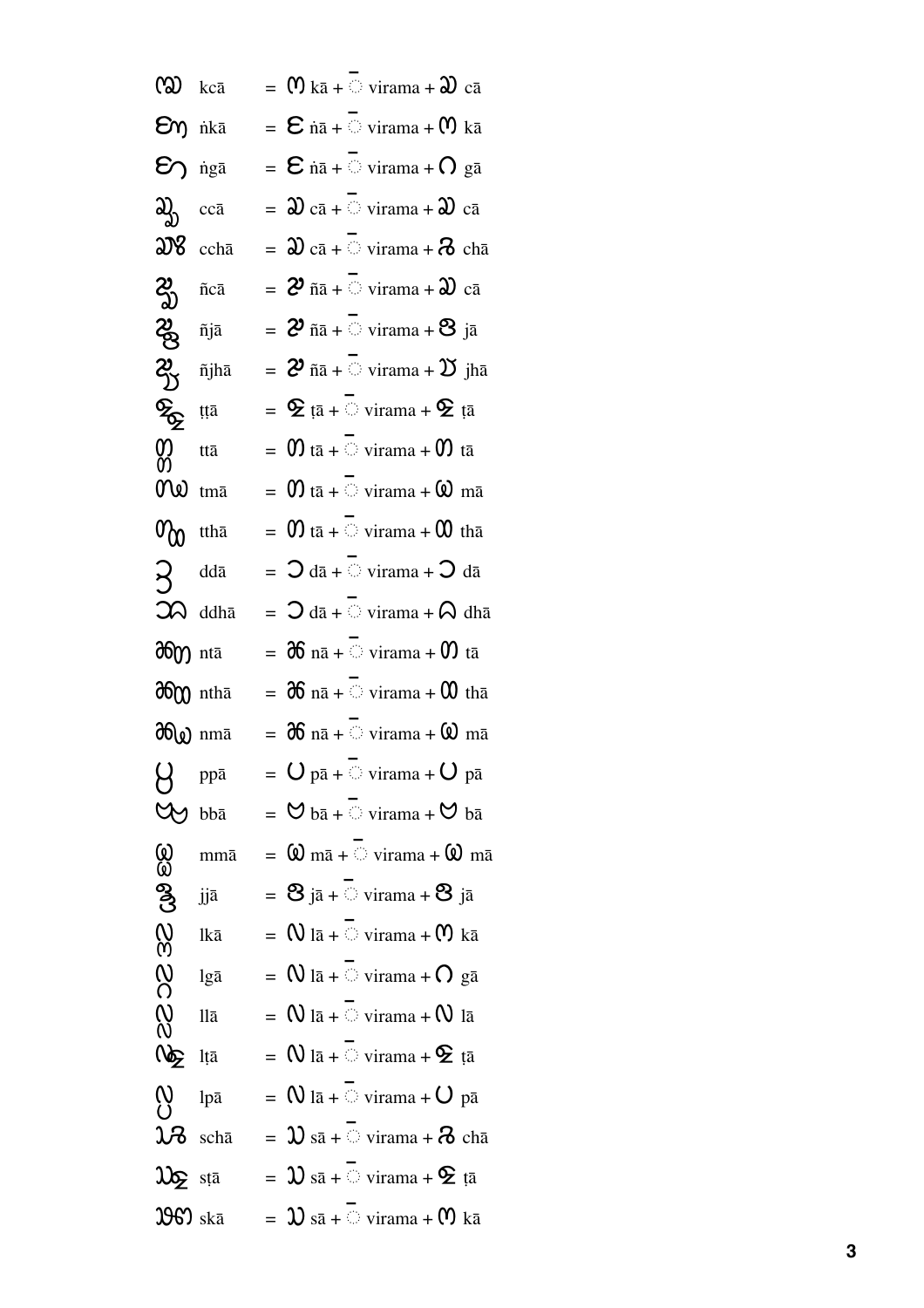| $\mathbf{1}$ | $\mathbf{1}$ | $\mathbf{1}$ | $\mathbf{1}$ | $\mathbf{1}$ |
|--------------|--------------|--------------|--------------|--------------|
| $\mathbf{1}$ | $\mathbf{1}$ | $\mathbf{1}$ |              |              |
| $\mathbf{1}$ | $\mathbf{1}$ | $\mathbf{1}$ |              |              |
| $\mathbf{1}$ | $\mathbf{1}$ |              |              |              |
| $\mathbf{1}$ | $\mathbf{1}$ |              |              |              |
| $\mathbf{1}$ | $\mathbf{1}$ |              |              |              |
| $\mathbf{1}$ | $\mathbf{1}$ |              |              |              |
| $\mathbf{1}$ | $\mathbf{1}$ |              |              |              |
| $\mathbf{1}$ | $\mathbf{1}$ |              |              |              |
| $\mathbf{1}$ | $\mathbf{1}$ |              |              |              |
| $\mathbf{1}$ | $\mathbf{1}$ |              |              |              |
| $\mathbf{1}$ | $\mathbf{1}$ |              |              |              |
| $\mathbf{1}$ | $\mathbf{1}$ |              |              |              |
| $\mathbf{1}$ | $\mathbf{1}$ |              |              |              |
| $\mathbf{1}$ | $\mathbf{1}$ |              |              |              |
| $\mathbf{1}$ | $\mathbf{1}$ |              |              |              |
| $\mathbf{1}$ | $\mathbf{1}$ |              |              |              |
| $\mathbf{1}$ | $\mathbf{1}$ |              |              |              |
| $\mathbf{1}$ | $\mathbf{1}$ |              |              |              |
| $\mathbf{1}$ | $\mathbf{$   |              |              |              |

And there are some Special conjuncts with ha:

[to be supplied]

**3. Collating order.** As an Indo-European language, it is likely that the standard Brahmic sorting order should apply to Chakma.

**4. Character names.** Consonant letter names use the typical Brahmic transliteration used in the UCS. Chakma letters have a descriptive name followed by a traditional Brahmic consonant. Both are used here in the character names

**5. Punctuation.** Alongside a single and double danda punctuation, Chakma has a unique question mark, and a section sign, PHULACIHR.

**6. Linebreaking.** Letters and digits behave as in Bengali.

#### **7. Unicode Character Properties.**

```
1AC0 CHAKMA SIGN CAANAPHUPUDAA; Mn; 0; NSM;;;;; N;;;;;;
1AC1 CHAKMA SIGN EKAPHUDAA; Mn; 0; NSM; ;;;; ; N;;;;;
1AC2 CHAKMA SIGN DVIPHUDAA; Mc; 0; L;;;;;; N;;;;;;
1AC3 CHAKMA LETTER PICHAPUJHAA AA;Lo;0;L;;;;;;N;;;;;
1AC4 CHAKMA LETTER DELABHAANGAGAA I;Lo;0;L;;;;;;;;;;;;;
1AC5 CHAKMA LETTER BACACI U;Lo;0;L;;;;;;N;;;;;
1AC6 CHAKMA LETTER LEJAUBAA E;Lo;0;L;;;;;;;;;;;;;
1AC7 CHAKMA LETTER BAJONYAA WAA;Lo;0;L;;;;;;N;;;;;
1AC8 CHAKMA LETTER CUCYAANGYAA KAA;Lo;0;L;;;;;N;;;;;
1AC9 CHAKMA LETTER GRAJAANGYAA KHAA;Lo;0;L;;;;;;;;;;;;
1ACA CHAKMA LETTER CAANDYAA GAA;Lo;0;L;;;;;;;;;;;;
1ACB CHAKMA LETTER TINADDAALYAA GHAA;Lo;0;L;;;;;;N;;;;;
1ACC CHAKMA LETTER CILAAMA NGAA;Lo;0;L;;;;;N;;;;;
1ACD CHAKMA LETTER DVIBHALYAA CAA;Lo;0;L;;;;;N;;;;;;
1ACE CHAKMA LETTER MAJARAA CHAA;Lo;0;L;;;;;;;;;;;;
1ACF CHAKMA LETTER DVIPADALAA JAA;Lo;0;L;;;;;N;;;;;
1AD0 CHAKMA LETTER URAAURAA JHAA;Lo;0;L;;;;;;N;;;;;
1AD1 CHAKMA LETTER SILAACYAA NYAA;Lo;0;L;;;;;;N;;;;;
1AD2 CHAKMA LETTER DVIYAADAAT TTAA;Lo;0;L;;;;;N;;;;;;
1AD3 CHAKMA LETTER PHUDAADVIYAAT TTHAA;Lo;0;L;;;;;;;;;;;;;;
1AD4 CHAKMA LETTER AADUDAANGAAT DDAA;Lo;0;L;;;;;N;;;;;
1AD5 CHAKMA LETTER LEJABHARAAT DDHAA;Lo;0;L;;;;;N;;;;;
1AD6 CHAKMA LETTER PETTTTUYAA NNAA;Lo;0;L;;;;;N;;;;;
1AD7 CHAKMA LETTER GHANGADAAT TAA;Lo;0;L;;;;;N;;;;;
1AD8 CHAKMA LETTER JAGADAAT THAA;Lo;0;L;;;;;N;;;;;
1AD9 CHAKMA LETTER DOLANIIT DAA;Lo;0;L;;;;;;;;;;;;;
1ADA CHAKMA LETTER TALAMUYAAT DHAA;Lo;0;L;;;;;N;;;;;
1ADB CHAKMA LETTER PHAARABAANYAA NAA;Lo;0;L;;;;;N;;;;;
1ADC CHAKMA LETTER PAALYAA PAA;Lo;0;L;;;;;;N;;;;
1ADD CHAKMA LETTER UBARAPHUDAA PHAA;Lo;0;L;;;;;;N;;;;;
1ADE CHAKMA LETTER UBARAMUYAA BAA;Lo;0;L;;;;;N;;;;;
1ADF CHAKMA LETTER CIRADDAALYAA BHAA;Lo;0;L;;;;;N;;;;;
1AE0 CHAKMA LETTER BUGATPADALAA MAA;Lo;0;L;;;;;N;;;;;
1AE1 CHAKMA LETTER JILYAA YAA;Lo;0;L;;;;;N;;;;;;
1AE2 CHAKMA LETTER DVIDAAYYAA RAA;Lo;0;L;;;;;;N;;;;;
1AE3 CHAKMA LETTER TALAMUYAA LAA;Lo;0;L;;;;;;N;;;;;
1AE4 CHAKMA LETTER BHUDIBUKYAA SAA;Lo;0;L;;;;;N;;;;;
1AE5 CHAKMA LETTER UBARAMUYAA HAA;Lo;0;L;;;;;N;;;;;
1AE6 CHAKMA LETTER CIMAYYAA YAA;Lo;0;L;;;;;;;;;;;;
1AE7 CHAKMA VOWEL SIGN UBARATULYAA A; Mn;0;NSM;;;;;N;;;;;
1AE8 CHAKMA VOWEL SIGN BAHRAYAA I;Mn;0;NSM;;;;;N;;;;;
1AE9 CHAKMA VOWEL SIGN BAANIIPHADAA II;Mn;0;NSM;;;;;N;;;;;
1AEA CHAKMA VOWEL SIGN EKATTAANA U;Mn;0;NSM;;;;;N;;;;;
1AEB CHAKMA VOWEL SIGN DVITTAANA UU;Mn;0;NSM;;;;;;N;;;;;
1AEC CHAKMA VOWEL SIGN EKAARA E;Mc;0;L;;;;;;N;;;;;
```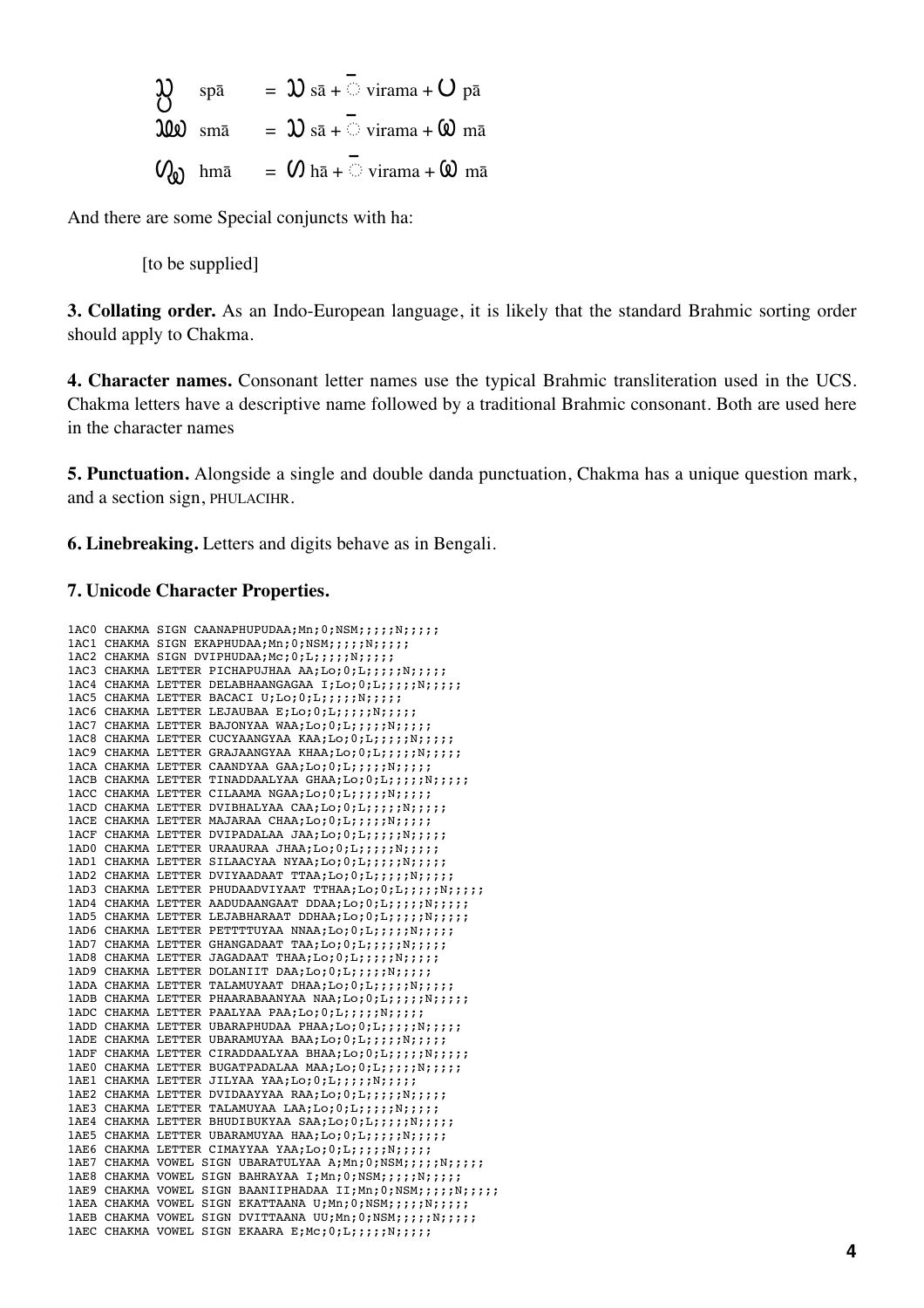```
1AED CHAKMA VOWEL SIGN DELABHAANGA AI;Mn;0;NSM;;;;;;;;;;;
1AEE CHAKMA VOWEL SIGN OKAARA 0; Mn;0; NSM;;;;;N;;;;;
1AEF CHAKMA VOWEL SIGN AUKAARA AU;Mn;0;NSM;;;;;N;;;;;
1AF0 CHAKMA MAAYYAA;Mn;9;NSM;;;;;N;;;;;
1AF1 CHAKMA EKACILYAA; Po; 0; L;;;;;;N;;;;;
AF2 CHAKMA DVICILYAA; Po; 0; L;;;;;;N;;;;;
1AF3 CHAKMA PUJHAAR; Po; 0; L;;;;;; N;;;;;
1AF4 CHAKMA PHULACIHR;Po;0;L;;;;;N;;;;;
1AF6;CHAKMA DIGIT ZERO;Nd;0;L;;0;0;0;N;;;;;;
1AF7;CHAKMA DIGIT ONE;Nd;0;L;;1;1;1;N;;;;;
1AF8;CHAKMA DIGIT TWO;Nd;0;L;;2;2;2;N;;;;;
1AF9; CHAKMA DIGIT THREE; Nd; 0; L;;3;3;3;N;;;;;;
1AFA; CHAKMA DIGIT FOUR; Nd; 0; L;; 4; 4; 4; N;;;;;
1AFB; CHAKMA DIGIT FIVE; Nd; 0; L;; 5;5;5;N;;;;;
1AFC; CHAKMA DIGIT SIX; Nd; 0; L;;6;6;6;N;;;;;;
1AFD; CHAKMA DIGIT SEVEN; Nd; 0; L;; 7; 7; 7; N;;;;;;
1AFE; CHAKMA DIGIT EIGHT; Nd; 0; L; ; 8; 8; 8; N; ;;;;;
1AFF;CHAKMA DIGIT NINE;Nd;0;L;;9;9;9;N;;;;;
```
## **8. Bibliography.**

Cāṅamā, Cirajyoti. 1982. *Cāṅmār āg pudhi* (*Chakma primer*)*.* Rāṅamāṭi : Cāṅmāhāshā Prakāśanā Parisada.

**9. Acknowledgements.** This project was made possible in part by a grant from the U.S. National Endowment for the Humanities, which funded the which funded the Universal Scripts Project (part of the Script Encoding Initiative at UC Berkeley) in respect of the Chakma encoding.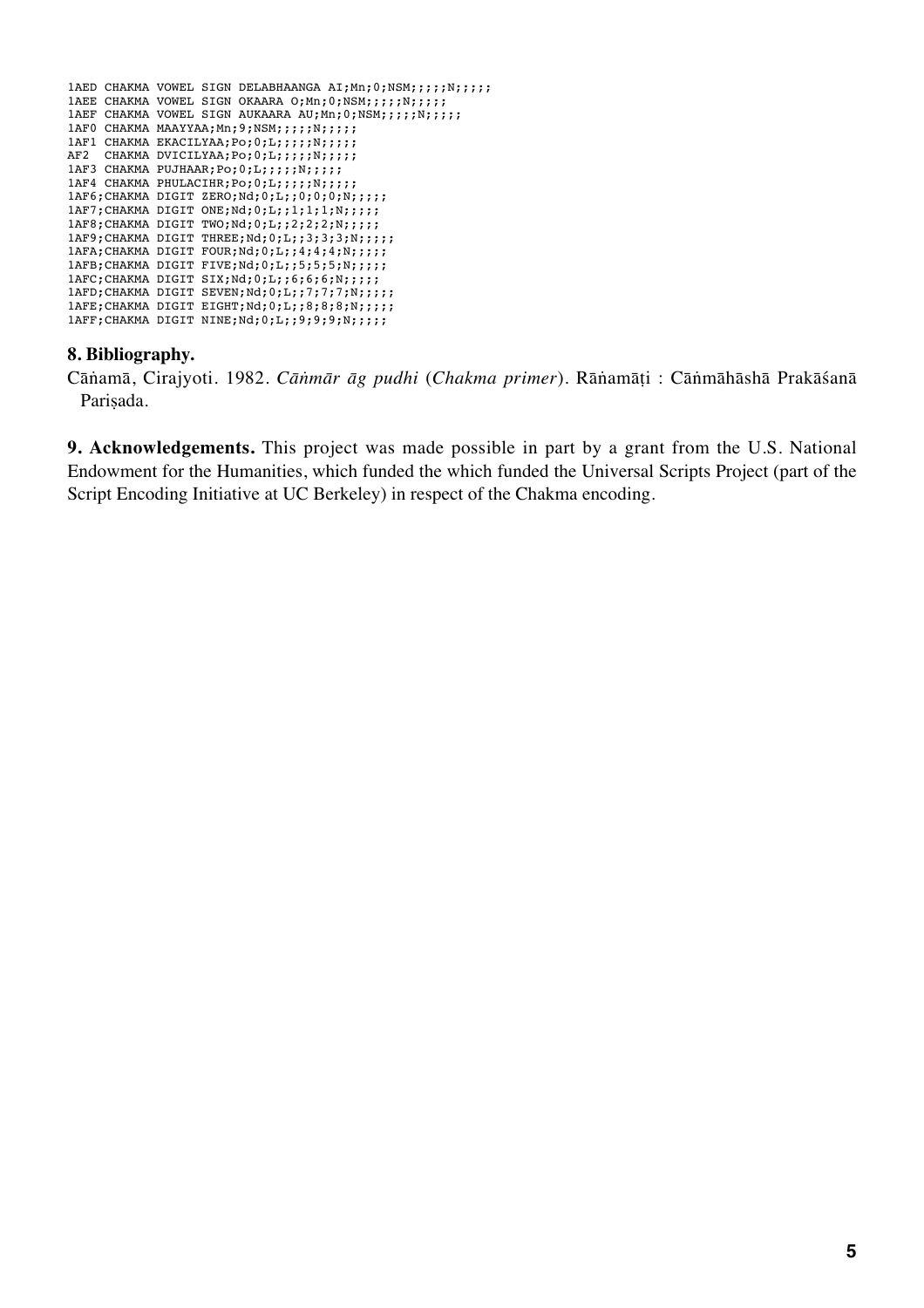|                | 1AC                                      | 1AD                                                                                                             | 1AE                                                                   | 1AF                                                                                                             |
|----------------|------------------------------------------|-----------------------------------------------------------------------------------------------------------------|-----------------------------------------------------------------------|-----------------------------------------------------------------------------------------------------------------|
| $\overline{0}$ | ڡ<br>$\hat{\mathcal{C}}$<br>1AC0         | $\mathfrak V$<br>1AD0                                                                                           | ω<br>1AE0                                                             | $\hat{\mathcal{C}}$<br>1AF0                                                                                     |
| 1              | $\hat{\mathcal{L}}$                      | 29                                                                                                              | か                                                                     |                                                                                                                 |
| $\overline{c}$ | 1AC1<br>$\bullet$<br>$\hat{\mathcal{L}}$ | 1AD1<br>$\mathbf{\mathbf{\Phi}}$                                                                                | 1AE1<br>ß                                                             | 1AF1<br>$\parallel$                                                                                             |
| 3              | 1AC <sub>2</sub><br>Ŋ                    | 1AD <sub>2</sub><br>တြ                                                                                          | 1AE2<br>$\overline{\mathsf{N}}$                                       | 1AF2<br>$\overline{b}$                                                                                          |
| 4              | 1AC <sub>3</sub><br>र्भ                  | 1AD3<br>2                                                                                                       | 1AE3<br>ည                                                             | 1AF3<br>್ಧೆಂ                                                                                                    |
| 5              | 1AC4<br>S                                | 1AD4<br>$\mathfrak{B}% _{T}=\mathfrak{B}_{T}\!\left( a,b\right) ,\ \mathfrak{B}_{T}=C_{T}\!\left( a,b\right) ,$ | 1AE4<br>$\mathcal{O}$                                                 | 1AF4                                                                                                            |
| 6              | 1AC5<br>$\bm{\mathcal{S}}$               | 1AD5<br>$\overline{\mathfrak{L}}$                                                                               | 1AE5<br>ω                                                             | O                                                                                                               |
| 7              | 1AC6<br>Ō                                | 1AD6<br>M                                                                                                       | 1AE6<br>$\frac{1}{\sqrt{2}}$                                          | 1AF6                                                                                                            |
| 8              | 1AC7<br>(Y)                              | 1AD7<br>$\boldsymbol{\mathsf{\Omega}}$                                                                          | 1AE7<br>$\frac{1}{2}$                                                 | 1AF7<br>$\overline{\mathcal{L}}$                                                                                |
| 9              | 1AC <sub>8</sub><br>ᢙ                    | 1AD8<br>$\bigcirc$                                                                                              | 1AE8<br>$\frac{\bullet}{\circ}$                                       | 1AF8<br>$\mathcal{O}$                                                                                           |
| A              | 1AC9<br>$\bigcirc$                       | 1AD9<br>$\mathsf{\Omega}$                                                                                       | 1AE9<br>ှ<br>1AEA                                                     | $\overline{\mathbf{e}}$<br>1AFA                                                                                 |
| B              | 1ACA<br>W                                | 1ADA<br>96                                                                                                      | $\mathbb{C}$<br>$\sum_{1A\in B}$                                      | $\mathfrak{D}% _{T}=\mathfrak{D}_{T}\!\left( a,b\right) ,\ \mathfrak{D}_{T}=C_{T}\!\left( a,b\right) ,$<br>1AFB |
| $\mathsf{C}$   | 1ACB<br>$\boldsymbol{\varepsilon}$       | 1ADB<br>$\overline{\textsf{O}}$                                                                                 | ে                                                                     | $\pmb{\mathsf{R}}$                                                                                              |
| D              | 1ACC<br>ည                                | 1ADC<br>$\overline{\mathcal{O}}$                                                                                | 1AEC<br>ऺ                                                             | 1AFC<br>9                                                                                                       |
| E              | 1ACD<br>෬                                | 1ADD<br>$\bm{\heartsuit}$                                                                                       | 1AED<br>$\begin{array}{c}\n\bullet \\ \bullet \\ \hline\n\end{array}$ | 1AFD<br>৮                                                                                                       |
| F              | 1ACE<br>.<br>ප<br>1ACF                   | 1ADE<br>$\mathcal{E}% _{M_{1},M_{2}}^{\alpha,\beta}(\varepsilon)$<br>1ADF                                       | $\frac{1}{C}$<br>0<br>1AEF                                            | 1AFE<br>෯<br>1AFF                                                                                               |
|                |                                          |                                                                                                                 |                                                                       |                                                                                                                 |

6 Date: 2008-04-08

Printed using UniBook™ (http://www.unicode.org/unibook/)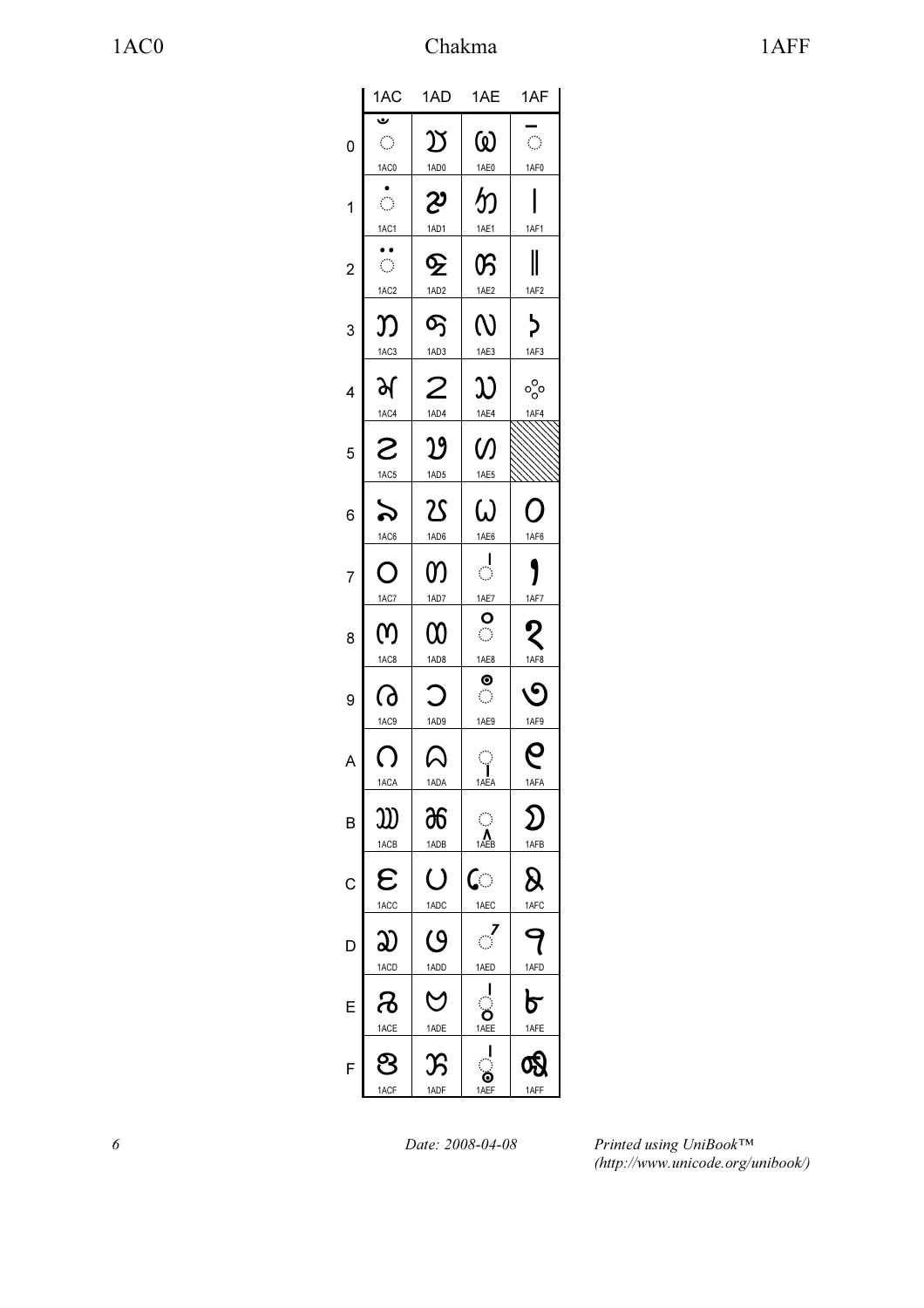# Various signs

| 1AC0 | $\sim$<br>$\circ$ 0 $\circ$ | CHAKMA SIGN CAANAPHUPUDAA |
|------|-----------------------------|---------------------------|
|      |                             | $=$ candrabindu           |
| 1AC1 |                             | CHAKMA SIGN EKAPHUDAA     |

- = anusvara
- 1AC2 \$᫂ CHAKMA SIGN DVIPHUDAA = visarga

## Independent vowels

- 1AC3  $\overline{D}$  CHAKMA LETTER PICHAPUJHAA AA
- 1AC4 ᫄ CHAKMA LETTER DELABHAANGAGAA I
- 1AC5 **2** CHAKMA LETTER BACACI U
- 1AC6  $\triangleright$  CHAKMA LETTER LEJAUBAA E
- 1AC7 O CHAKMA LETTER BAJONYAA WAA

### Consonants

- 1AC8 ᫈ CHAKMA LETTER CUCYAANGYAA KAA 1AC9 ᫉ CHAKMA LETTER GRAJAANGYAA KHAA 1ACA O CHAKMA LETTER CAANDYAA GAA
- 1ACB ᫋ CHAKMA LETTER TINADDAALYAA GHAA
- 1ACC  $\epsilon$  CHAKMA LETTER CILAAMA NGAA
- 1ACD  $\omega$  CHAKMA LETTER DVIBHALYAA CAA
- 1ACE **&** CHAKMA LETTER MAJARAA CHAA
- 1ACF CHAKMA LETTER DVIPADALAA JAA
- 1AD0  $\,$   $\,$  CHAKMA LETTER URAAURAA JHAA
- 1AD1  $\mathcal{C}$  CHAKMA LETTER SILAACYAA NYAA
- 1AD2 CHAKMA LETTER DVIYAADAAT TTAA 1AD3 CHAKMA LETTER PHUDAADVIYAAT
- TTHAA 1AD4 CHAKMA LETTER AADUDAANGAAT
- DDAA
- 1AD5  $\mathfrak V$  CHAKMA LETTER LEJABHARAAT DDHAA
- 1AD6 CHAKMA LETTER PETTTTUYAA NNAA
- 1AD7 CHAKMA LETTER GHANGADAAT TAA 1AD8 CHAKMA LETTER JAGADAAT THAA
- 1AD9 CHAKMA LETTER DOLANIIT DAA
- 1ADA CHAKMA LETTER TALAMUYAAT DHAA
- 1ADB CHAKMA LETTER PHAARABAANYAA
- NAA
- 1ADC CHAKMA LETTER PAALYAA PAA
- 1ADD CHAKMA LETTER UBARAPHUDAA PHAA
- 1ADE CHAKMA LETTER UBARAMUYAA BAA
- 1ADF CHAKMA LETTER CIRADDAALYAA BHAA 1AE0 CHAKMA LETTER BUGATPADALAA MAA
- 1AE1  $b$  CHAKMA LETTER JILYAA YAA
- 1AE2 CHAKMA LETTER DVIDAAYYAA RAA
- 1AE3 CHAKMA LETTER TALAMUYAA LAA
- 1AE4  $\omega$  CHAKMA LETTER BHUDIBUKYAA SAA
- 1AE5 CHAKMA LETTER UBARAMUYAA HAA
- 1AE6 CHAKMA LETTER CIMAYYAA YAA

# Dependent vowel signs

- 1AE7 **& CHAKMA VOWEL SIGN UBARATULYAA A**
- 1AE8 <sup>S</sup> CHAKMA VOWEL SIGN BAHRAYAA I 1AE9 S CHAKMA VOWEL SIGN BAANIIPHAD.
- CHAKMA VOWEL SIGN BAANIIPHADAA II
- 1AEA  $\circ$  CHAKMA VOWEL SIGN EKATTAANA U<br>1AEB  $\circ$  CHAKMA VOWEL SIGN DVITTAANA UU
- CHAKMA VOWEL SIGN DVITTAANA UU
- 1AEC  $\ddot{\mathbf{C}}$  CHAKMA VOWEL SIGN EKAARA E
- 1AED & CHAKMA VOWEL SIGN DELABHAANGA AI
- 1AEE  $\int$  CHAKMA VOWEL SIGN OKAARA O

Date: 2008-04-08 7

1AEF & CHAKMA VOWEL SIGN AUKAARA AU

#### Various signs

| 1AF0     | $\circ$ 0 | CHAKMA MAAYYAA                                                                                                                                                                                                                                                                                                                                                                                                                                                                                                                                        |
|----------|-----------|-------------------------------------------------------------------------------------------------------------------------------------------------------------------------------------------------------------------------------------------------------------------------------------------------------------------------------------------------------------------------------------------------------------------------------------------------------------------------------------------------------------------------------------------------------|
|          |           | $=$ virama                                                                                                                                                                                                                                                                                                                                                                                                                                                                                                                                            |
| 1 A IT 1 |           | $\begin{array}{c} \begin{array}{c} \end{array} \begin{array}{c} \end{array} \begin{array}{c} \end{array} \begin{array}{c} \end{array} \begin{array}{c} \end{array} \begin{array}{c} \end{array} \begin{array}{c} \end{array} \begin{array}{c} \end{array} \begin{array}{c} \end{array} \begin{array}{c} \end{array} \begin{array}{c} \end{array} \begin{array}{c} \end{array} \begin{array}{c} \end{array} \begin{array}{c} \end{array} \begin{array}{c} \end{array} \begin{array}{c} \end{array} \begin{array}{c} \end{array} \begin{array}{c} \end$ |

- 1AF1 CHAKMA EKACILYAA = danda
- 1AF2 CHAKMA DVICILYAA = double danda
- 1AF3 > CHAKMA PUJHAAR = question mark
- 1AF4 CHAKMA PHULACIHR

#### **Digits**

- 1AF6 O CHAKMA DIGIT ZERO
- 1AF7 **CHAKMA DIGIT ONE**
- 1AF8 CHAKMA DIGIT TWO
- 1AF9 **O** CHAKMA DIGIT THREE
- 1AFA **Q** CHAKMA DIGIT FOUR
- 1AFB  $\Omega$  CHAKMA DIGIT FIVE
- 1AFC & CHAKMA DIGIT SIX
- 1AFD 9 CHAKMA DIGIT SEVEN 1AFE **b** CHAKMA DIGIT EIGHT
- 1AFF **Q** CHAKMA DIGIT NINE

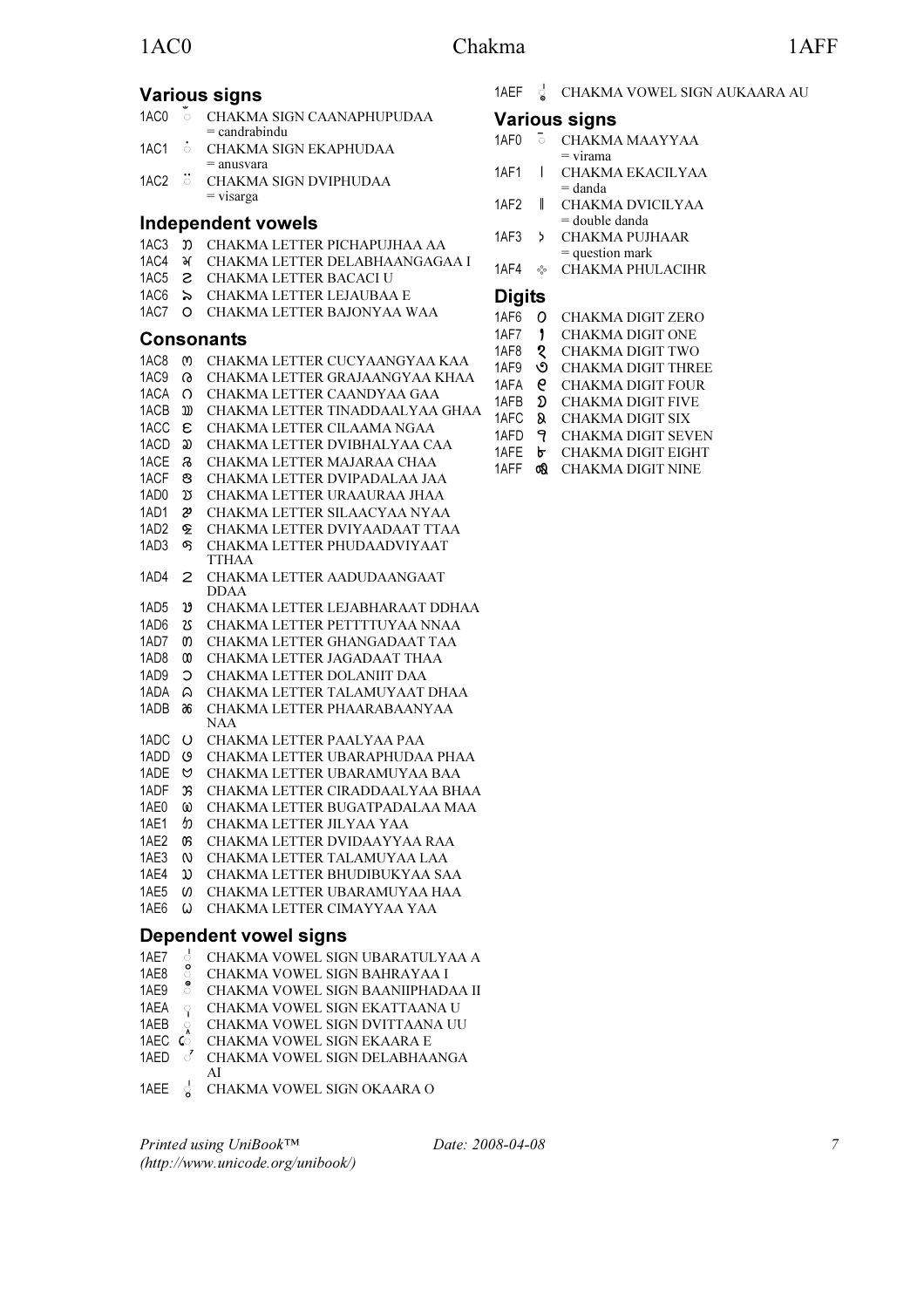#### **A. Administrative** 1. Title

Preliminary proposal for encoding the Chakma script in the UCS

2. Requester's name

**Mi chael Ev ers o n**

3. Requester type (Member body/Liaison/Individual contribution)

Individual contribution.

4. Submission date

#### **2008-04-08**

5. Requester's reference (if applicable)

6. Choose one of the following:

6a. This is a complete proposal

**No.**

6b. More information will be provided later

**Yes.**

# **B. Technical – General**

1. Choose one of the following:

1a. This proposal is for a new script (set of characters)

**Yes.**

1b. Proposed name of script

# **Chakma.**

1c. The proposal is for addition of character(s) to an existing block

**No.**

1d. Name of the existing block

2. Number of characters in proposal

#### **63.**

3. Proposed category (A-Contemporary; B.1-Specialized (small collection); B.2-Specialized (large collection); C-Major extinct; D-Attested extinct; E-Minor extinct; F-Archaic Hieroglyphic or Ideographic; G-Obscure or questionable usage symbols)

#### Category A.

4a. Is a repertoire including character names provided?

**Yes.**

4b. If YES, are the names in accordance with the "character naming guidelines" in Annex L of P&P document?

**Yes.**

4c. Are the character shapes attached in a legible form suitable for review?

**Yes.**

5a. Who will provide the appropriate computerized font (ordered preference: True Type, or PostScript format) for publishing the standard?

#### **Mi chael Ev ers o n.**

5b. If available now, identify source(s) for the font (include address, e-mail, ftp-site, etc.) and indicate the tools used:

#### **Mi chael Ev ers o n, Fo nto g rapher.**

6a. Are references (to other character sets, dictionaries, descriptive texts etc.) provided?

**Yes.**

6b. Are published examples of use (such as samples from newspapers, magazines, or other sources) of proposed characters attached? **Yes.**

7. Does the proposal address other aspects of character data processing (if applicable) such as input, presentation, sorting, searching, indexing, transliteration etc. (if yes please enclose information)?

**Yes.**

8. Submitters are invited to provide any additional information about Properties of the proposed Character(s) or Script that will assist in correct understanding of and correct linguistic processing of the proposed character(s) or script. Examples of such properties are: Casing information, Numeric information, Currency information, Display behaviour information such as line breaks, widths etc., Combining behaviour, Spacing behaviour, Directional behaviour, Default Collation behaviour, relevance in Mark Up contexts, Compatibility equivalence and other Unicode normalization related information. See the Unicode standard at http://www.unicode.org for such information on other scripts. Also see Unicode Character Database http://www. unicode. org/Public/UNIDATA/ UnicodeCharacterDatabase.html and associated Unicode Technical Reports for information needed for consideration by the Unicode Technical Committee for inclusion in the Unicode Standard.

# **See above.**

# **C. Technical – Justification**

1. Has this proposal for addition of character(s) been submitted before? If YES, explain.

**No.**

2a. Has contact been made to members of the user community (for example: National Body, user groups of the script or characters, other experts, etc.)?

#### **Yes.**

2b. If YES, with whom?

2c. If YES, available relevant documents

3. Information on the user community for the proposed characters (for example: size, demographics, information technology use, or publishing use) is included?

### People living in Bangladesh and in India.